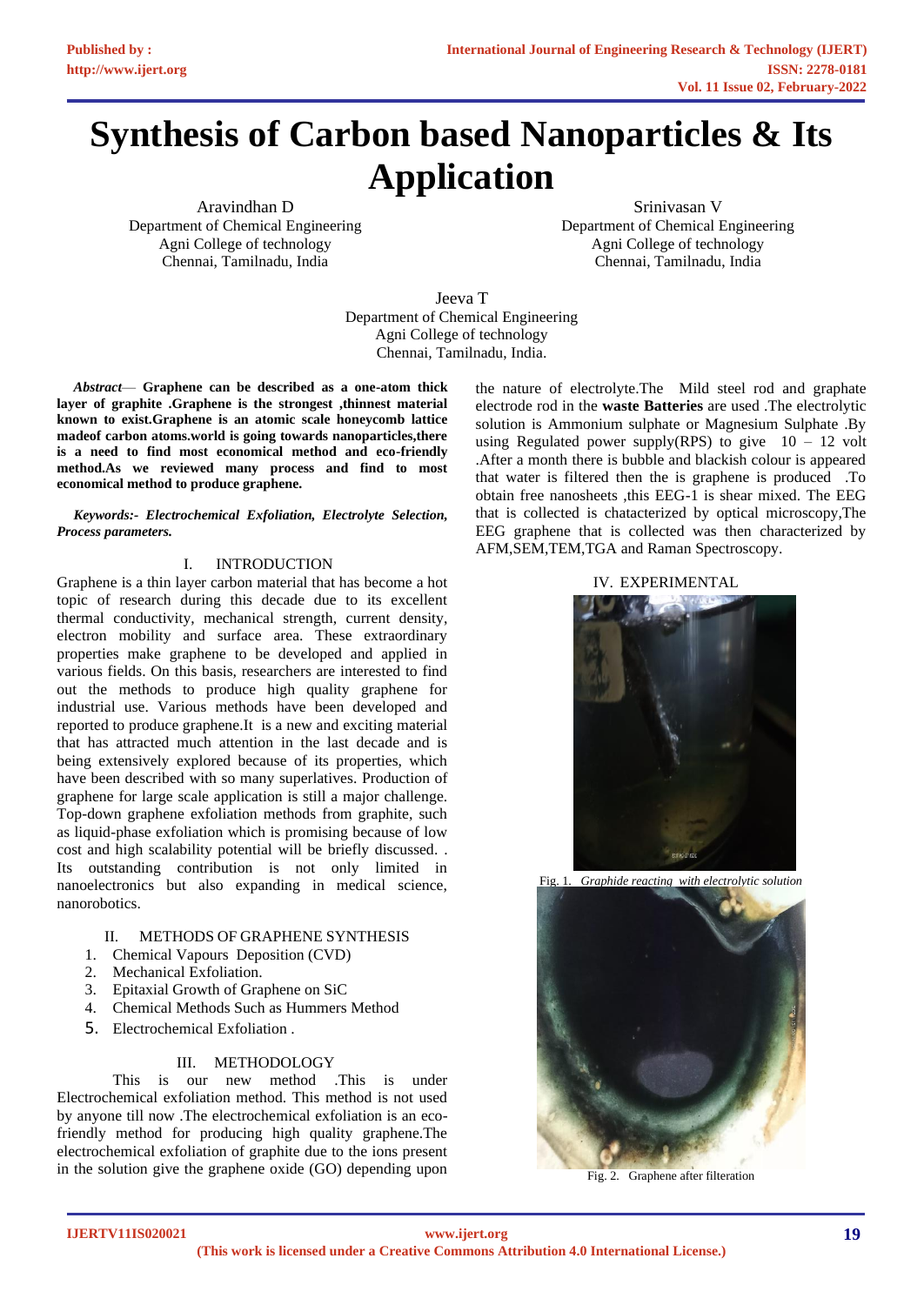## V. CHALLENGING AND FUTURE OUTLOOK FOR RESEARCH AND INDUSTRY

The advancements in the production strategies have been described, whilst the literatures have been analyzed extensively in evaluating the reinforcement efficiency of each graphene type in a range of matrices by involving different synthesis routes. It should be stated that there are still several challenges to overcome before industries can proceed with the mass production of graphene. An example of the challenges faced is the scale up of the production of high-quality graphene, as this is still a major issue which is always going to be reflected on the ultimate properties of the materials. Based on the findings presented earlier, the best quality graphene to be used in research and industry is the material with the largest aspect ratio with a thickness of few layers. In order for a graphene to be successfully produced graphene, all the parameters should be considered and controlled according to the method or route selected. The product of graphene still needs some characterization, which is compatible to industry scale. The important characterization technique to obtain graphene is Raman spectroscopy, XRD, XPS and other additional characterization for special application such as electrical or surface area parameters.

It correlates the price of mass production toward the graphene quality obtained using various methods. The best route for graphene synthesis is using a new method. It opens the possibility of producing a high-quality graphene with the lowest number of defects. This method also is faster than the available method. Simple in procedure and control make this method have the lowest price for mass production which is the important factor in industrial production. Another suitable alternative which may be able to further build on is the electrochemical method. The principle of electrochemical method is to utilize the conductivity of the graphite to intercalate molecules between graphene layers. Using graphite as an electrode with the presence of electrical energy, intercalation of different charged ionic and facilitating exfoliation is able to be executed.Many researchers have reported that graphene production by electrochemical method exhibits a further possibility of avoiding the use of hazardous chemicals by utilizing electrochemical activation. Electrochemical method may also be applied to obtain a relatively high-quality product with minimum defect and a tunable level of oxidation. Furthermore, electrochemical process also demonstrates the possibility of purifying products in simpler steps when compared to other purifying methods.

## VI. ANALYSIS

## RAMAN ANALYSIS

Raman spectroscopy is a non-destructive technique that is widely used to obtain structural information about carbon-based materials. The main features in the Raman spectra of graphitic carbon based materials are the G and D peaks and their overtones. The first-order G and D peaks, both arising from the vibrations of sp2 carbon, appear at around 1580 cm-1 and 1350 cm-1, respectively. The G peak corresponds to the optical E2g phonons at the Brillouin zone center resulting from the bond stretching of sp2 carbon pairs in both, rings and chains. The D peak represents the breathing

mode of aromatic rings arising due to the defect in the sample. The D-peak intensity is therefore often used as a measure for the degree of disorder. The shift and shape of the overtone of the D peak, called as 2D peak around 2680 cm-1, can be correlated to the number of graphene layers (N). The 2D peak is attributed to double resonance transitions resulting in the production of two phonons with opposite momentum. Further, unlike the D peak, which is Raman active only in presence of defects, the 2D peak is active even in the absence of any defects. Typical Raman spectrum of GO obtained at an excitation wavelength of 532 nm is shown in Fig 1. The prominent D peak at ~1392 cm-1 with an intensity comparable to the G peak ~1592 cm-1 along with their large band width are indicative of significant structural disorder in GO

#### SCANNING ELECTRON

Microscopy Analysis The SEM micrographs of synthesized GO with different scale bars are given in Fig.2. From the figure, it can be observed that graphene oxide has layered structure, which affords ultrathin and homogeneous graphene films. Such films are folded or continuous at times and it is possible to distinguish the edges of individual sheets, including kinked and wrinkled areas.

## VII. APPLICATION

Graphite and its derivate recently gained science and engineering awareness due to its numerous applications. The discovery of graphene is rightly regarded as a milestone in the world of material science; as can be seen in the worldwide attention, the material has received in the fields of electronics, photonics, capacitors/supercapacitors, biosensing, etc. They are used in numerous applications as illustrated below. In this book, applications of graphene and its derivatives are discussed in detail. Thermal Management materials Optical Modulators ,Piezoelectric Materials ,Graphene Nanoribbons ,Monolayer graphene –ultrafiltration (Water purification system),Drug delivery system.

These applications include photocatalysis, electronics, gas sensing, graphene-based heterogeneous electrodes for energy storage devices, etc.

#### VIII. CONCLUSION

Recently graphene the noble material has brought a revolutionary change in the field of nanoelectronics. Its outstanding contribution is not only limited in nanoelectronics but also expanding in medical science, nanorobotics, commercial manufacturing of graphene synthesized products and so on.

#### **REFERENCES**

- [1] Mallard LM, Pimenta MA, Dresselhaus G, Dresselhaus MS. Raman spectroscopy in graphene. Physics Reports. 2009;473:51-87
- [2] Geim AK, Kim P. Carbon wonderland. Scientific American. 2008;298:90
- [3] Novoselov KS, Geim AK, Morozov SV, Jiang D, Zhang Y, Dubonos SV, et al. Electric field effect in atomically thin carbon films. Science. 2004;306:666
- [4] Viculis LM, Mack JJ, Kaner RB. A chemical route to carbon nanoscrolls. Science. 2003;299:1361
- [5] Berger C, Song Z, Li T, Li X, Ogbazghi AY, Feng R, et al. Ultrathin epitaxial graphite: 2D electron gas properties and a route toward graphene-based nanoelectronics. The Journal of Physical Chemistry. 2004;108:19912